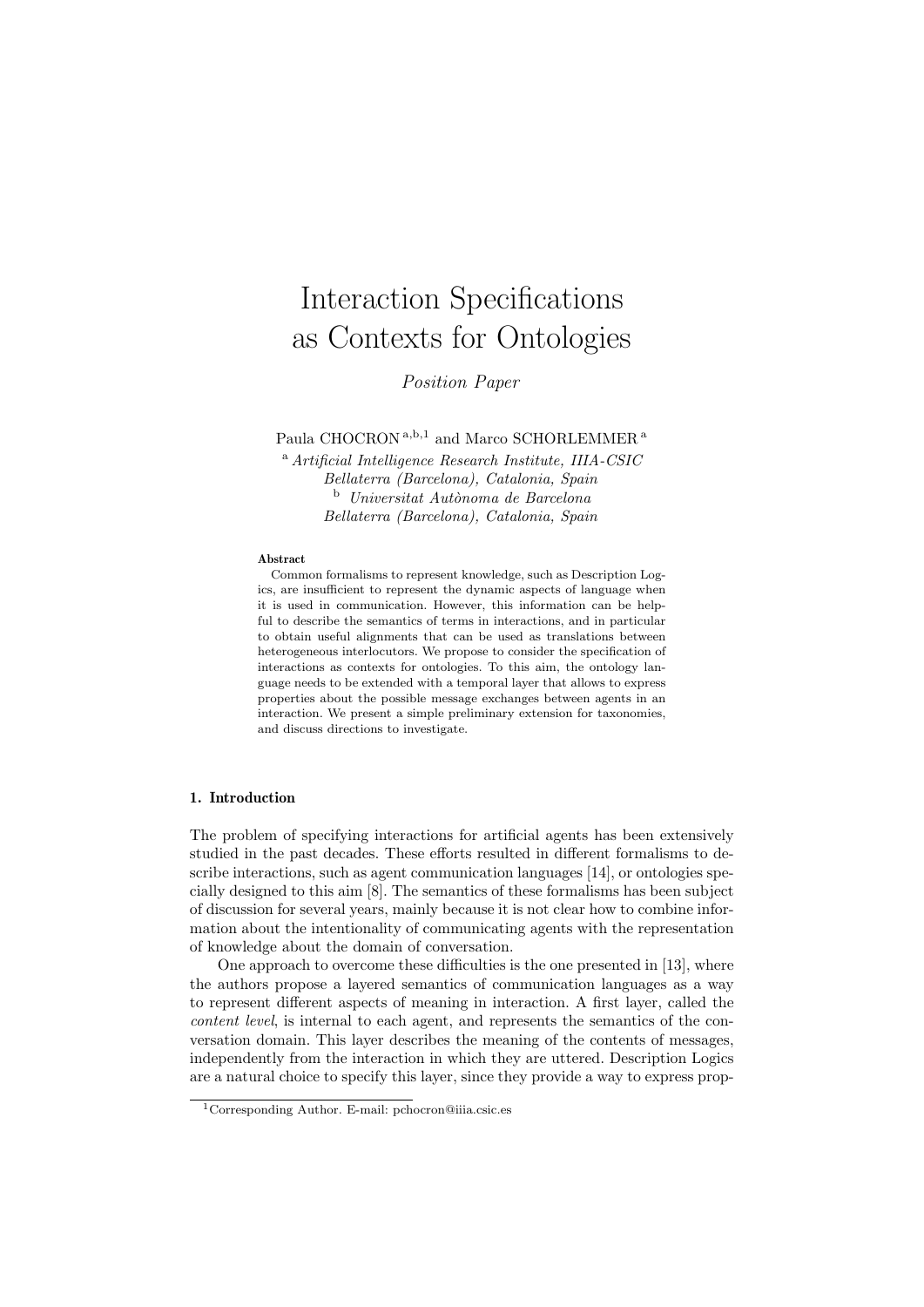erties about concepts and their relations. A second layer, the action level, corresponds to the specification of a particular interaction. In this layer, the meaning of a message is determined by the effect of uttering it in a conversation, or more concretely, by its possible answers. This layer is external to the agents, and can be modelled by means of interaction protocols.<sup>2</sup> The importance of interaction contexts can be seen clearly in human conversations; consider for example a dialogue between a waiter and a customer. If the waiter says "what would you like to drink?", an adequate answer would be "wine", while "potatoes" would likely cause confusion.

In this position paper we propose to consider interaction specifications as contexts for ontologies, extending the ontology representation language with a temporal layer that allows to describe properties of a dialogue. This leads to a formalism that is useful to reason about language in use, by modelling pragmatic aspects of meaning that depend directly on the particular interaction taking place, and the way in which they relate to the underlying ontology. A language relating ontological and pragmatic information could be useful to perform ontology matching for the particular application of agent communication, since the information on the interaction context can be very valuable when building an alignment to be used by agents that interact to perform a particular task. In [3], Atencia and Schorlemmer show how a shared interaction context can already be sufficient for artificial agents to understand each other with a certain degree of success, even if they do not share the underlying vocabulary; in [6] pre-existing ontology alignments are incorporated to this idea, showing how the interaction context can be used to fix alignments that can be incorrect and incomplete. However, in this last approach the information from the context is only considered separately; we propose to develop a language that can be used to reason in the combination of both levels. In Section 3 we discuss in particular its application in ontology matching.

Unlike the context as a box approach to contextualizing ontologies [10], we do not consider contexts to be a separate theory, but rather a temporal layer built over the elements in the ontology. The original ideas about temporal extensions of description logics were applied naturally to planning [1], but since this does not involve communication with other agents, it does not need branching time and uses LTL, a logic whose relation with description logics is well known [2]. In [15] the authors study two-dimensional logics of context, which also extends a DL-based language to describe dynamic aspects of knowledge. In our approach, the temporal layer is only used to describe how elements in the ontology are structured in a particular dialogue. To model interactions between agents that make decisions autonomously, we need to incorporate branching-time operators, in order to represent the possible messages agents can decide to utter. The relation between CTL and description logics has only been studied recently and results about decidability are not very hopeful [11]; we later discuss why this does not necessarily apply in our case.

<sup>2</sup>Pitt and Mandami include a third layer, which corresponds to the intention of communicating of each agent. We will focus on the first two.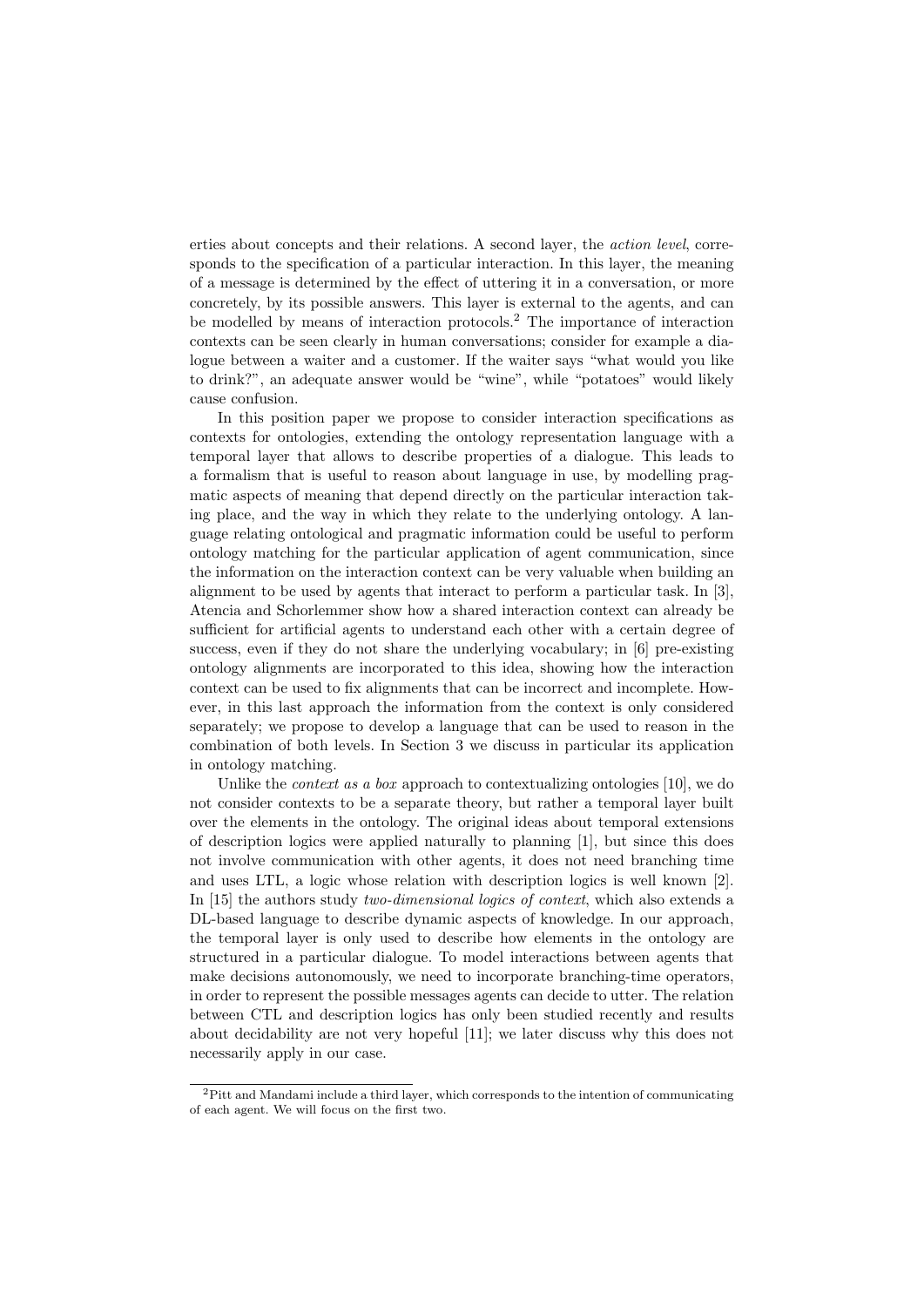# 2. Models of Interaction as Context

We consider interactions between agents that communicate to perform a particular task together (for example, ordering drinks). The messages that agents send to each other are predicates in a content language that may allow to describe properties about the domain of the conversation. In this position paper, for simplicity, we will only consider a simple taxonomy of concepts with an inclusion  $(\square)$ relation, but extensions to more complex formalisms (such as Description Logics) should be considered.

Interaction contexts are specifications of possible message exchanges between agents. The question of how it is best to model interaction protocols has been extensively discussed in the multi-agent community, and many options with different expressive power were proposed [7]. To keep interaction models as general as possible, we specify only possible interchanges of messages by means of Finite State Automata. Therefore a model of interaction (or context) is an FSA that has its transitions labelled with messages in the content language along with identification of the sender and receiver agents.

Example 1. The FSA in Figure 1 specifies an interaction for a waiter that communicates with a customer (c) who wants to order. State transitions should be read as (sender, receiver) : message. Suppose also that the waiter represents information about the domain with a taxonomy that includes the relations Beer  $\sqsubseteq$ Drink, Water  $\sqsubset$  Drink, Wine  $\sqsubset$  Drink.



Figure 1. Interaction model for ordering drinks

A language to talk about interaction contexts should allow to express properties about the temporal structure of the automaton. In our example, one could want to say that if the waiter asks the customer what she wants to drink, the customer can answer that she wants a beer. More generally, we are interested in expressing properties like the following ones:

- something is a possible answer in a particular state
- something can or must be said eventually from a particular state

To this aim, it is necessary to define a context language that extends the content language describing these aspects of a particular interaction. A natural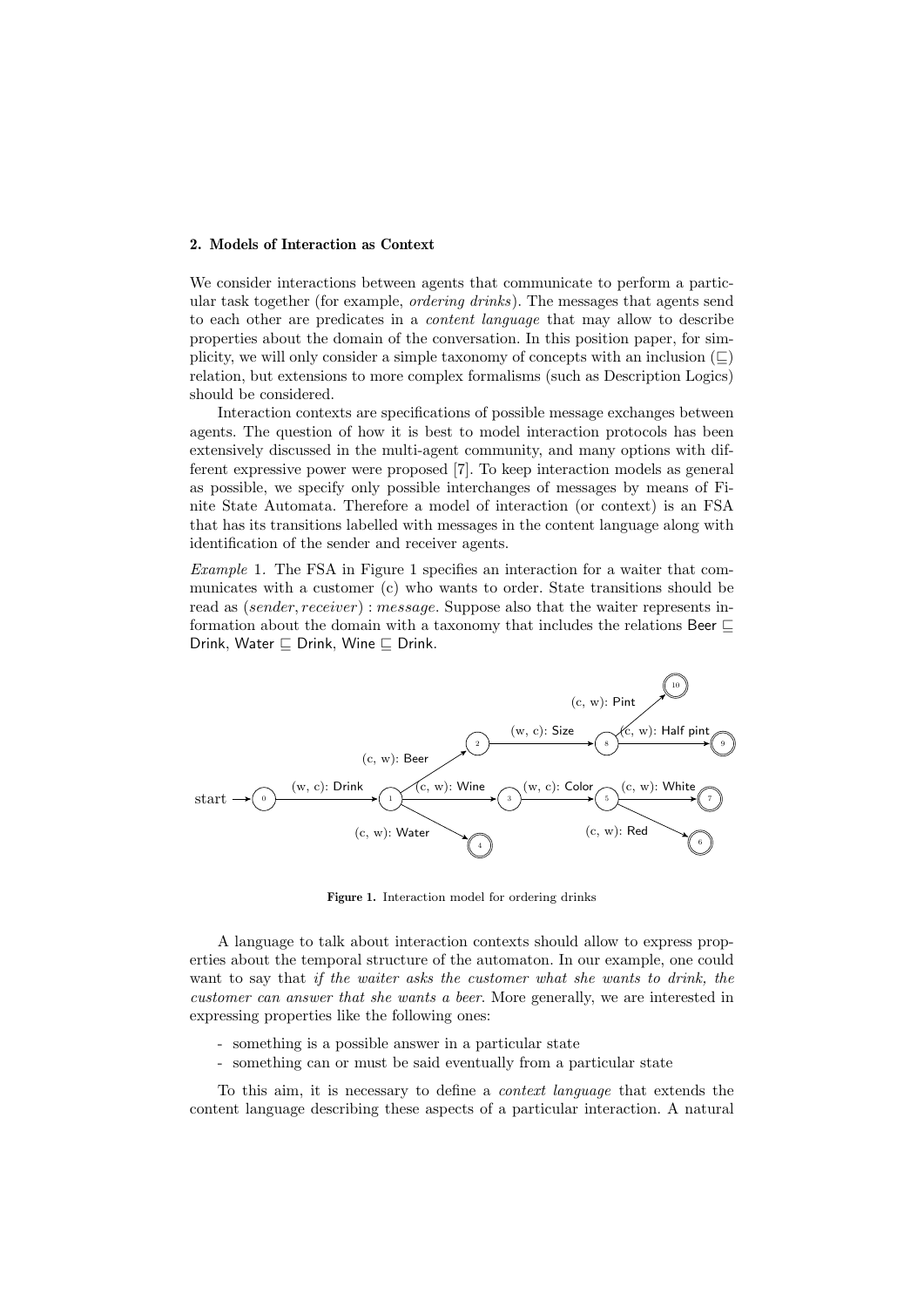way to express properties about Finite State Automata is to use the  $\mu$ -calculus formalism, but we do not need all its expressive power. For properties like the ones above, it is enough to consider only the CTL operators that express necessity  $(A)$ and possibility  $(E)$ , together with the ones for *next state*  $(\circ)$  and *eventually*  $(\diamond)$ . We also need to include in the signature a set of agent names A and a predicate utter, that relates two agents with a term in the ontology. If  $C$  is a concept in the content language and  $a, a' \in \mathcal{A}$ , well-formed terms in the context language are E  $\circ$  utter $(a, a', C)$ ,  $E \diamond$  utter $(a, a', C)$ ,  $A \diamond$  utter $(a, a', C)$ ,  $A \circ$  utter $(a, a', C)$ , utter $(a, a', C)$ . We consider a very simple semantics for the utter predicate: utter $(a, a', C)$  is true if agent a has sent message C to a'. More complex underlying languages may need other predicates. For example, for first-order logics it would be desirable to identify a query from an answer, for which two predicates (commonly ask and tell) are necessary.

With the context language defined in this way, we can now express the fact that Beer is a proper answer to Drink with the following predicate:

$$
utter(w, c, \text{Drink}) \implies E \circ utter(c, w, \text{Beer})
$$

The language allows for interesting combinations with description logics that should be analysed. For example, by introducing a new concept name D playing the role of a fresh variable, we can express properties such as if the waiter asks to the customer what she wants to drink, the customer will answer specifying a drink in the following way:

$$
utter(w, c, Drink) \implies A \circ utter(c, w, D) \land D \sqsubseteq Drink
$$

Note that, unlike previous work, we do not apply temporal operators directly to elements of the underlying domain language, but rather to a predicate that states who utters a message to whom. Therefore the results presented in [11] about the complexity of CTL and DL should be reconsidered for this case in particular.

While our interaction models only describe who sends messages and when, other kinds of information, such as preconditions and effects of utterances, are also relevant in a conversation. However, this information can be encoded in the underlying logics, if one uses, for example, a combination of description logics and action formalisms [4] or knowledge and action bases [12]. The consequences of considering this aspects as part of the context or as part of the content knowledge should be investigated.

## 3. Alignment Between Contextualized Ontologies

One prominent application of using interaction specifications as context is to build alignments between vocabularies of different agents that are adequate for particular tasks. As argued in [5], maintaining standard ontologies in open and distributed environments is a difficult task, particularly when they represent dynamic domains. Although there exist multiple ontology alignment tools that find translation between vocabularies, they are not particularly designed to be used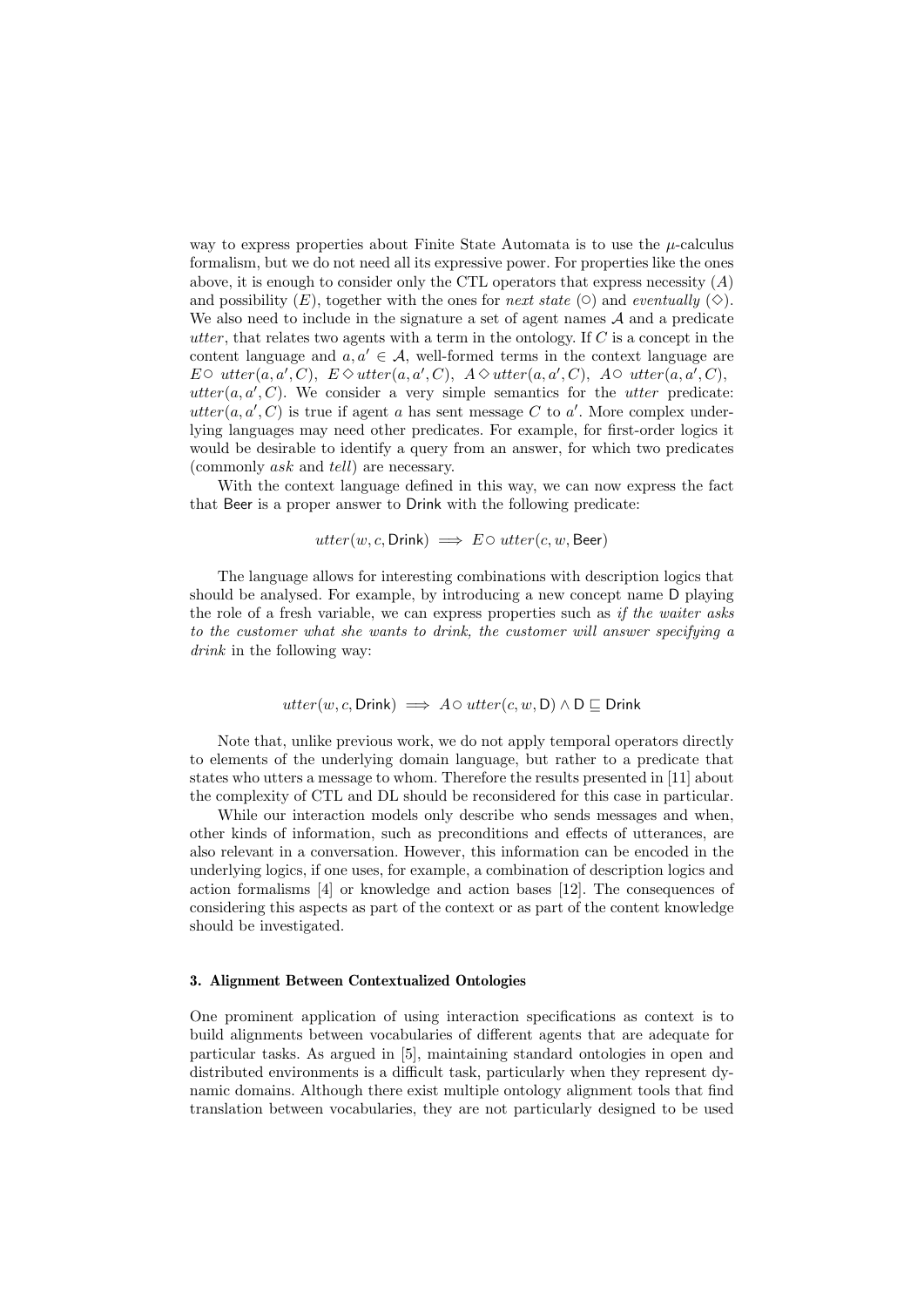

Figure 2. Italian interaction model for ordering drinks

for agent communication, and therefore do not take into account the second layer of meaning [9]. On the other side, as mentioned in the introduction, there exist approaches to align vocabularies using only the interaction models, without taking into account any underlying knowledge [3].

To illustrate the problem of aligning vocabularies in the context of a particular interaction, consider again the ordering drinks example, but we now suppose that, while the waiter speaks English, the customer is Italian and follows the interaction model in Figure 2. We consider agents that speak different languages but share a basic knowledge of how to perform the task, which is represented as having interaction protocols with similar structure (or equal in this case, for simplicity). This gives place to an alignment between their vocabularies that allows agents to interact successfully, for example, the term Piccola should be in this case interpreted as Half Pint. While this equivalence is reasonable in the context of ordering drinks, general ontology matchers would likely never find it without additional information, such as the fact that Piccola is a proper answer to Quantità and Half pint to Size. Our approach to contextualizing ontologies by describing properties of a particular interaction can be used, on one side, to specify this kind of pragmatic properties that can be clues for the alignment, and on the other, to describe the contexts for which an alignment is valid.

Acknowledgements This research has been funded by the European Communitys Seventh Framework Programme (FP7/2007-2013) under grant agreement no. 567652 /ESSENCE: Evolution of Shared Semantics in Computational Environments/.

## References

- [1] Alessandro Artale and Enrico Franconi. A temporal description logic for reasoning about actions and plans. J. Artif. Int. Res., 9(1):463–506, August 1998.
- [2] Alessandro Artale and Enrico Franconi. A survey of temporal extensions of description logics. Annals of Mathematics and Artificial Intelligence, 30(1-4):171–210, 2000.
- [3] Manuel Atencia and W. Marco Schorlemmer. An interaction-based approach to semantic alignment. J. Web Sem., 12:131–147, 2012.
- [4] Franz Baader, Carsten Lutz, Ulrike Sattler, and Frank Wolter. Integrating description logics and action formalisms: First results. In Proceedings of the Twentieth National Conference on Artificial Intelligence (AAAI-05), pages 572–577, 2005.